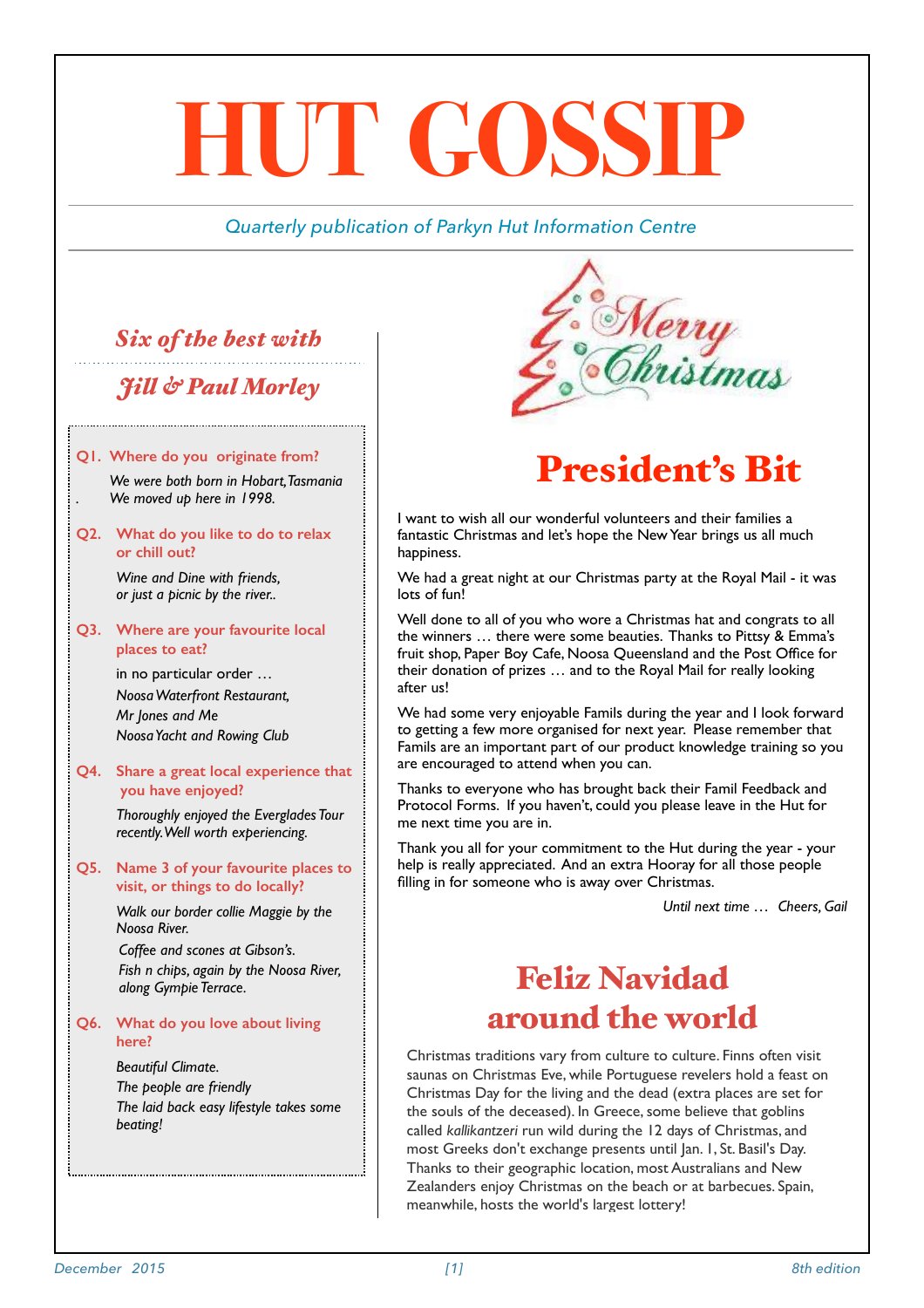### Did you know ?

The land stretching from the northern boundary of Tewantin Cemetery to Drysdale Funerals, Was the site of a sawmill built in 1923 for Keeys Bros, then sold to Hunter Bros in 1925 and later when one of the brothers left Mr R.C. Hunter, of Tewantin continued till closing the mill in 1940.

The layout. If you look at the photo showing the wagon unloading logs, (to the highest part of the land) that is about the driveway in to Bickles Noosa Gas, now look at the photo showing the buildings and you will notice, to the left of the photo, a little office building with a man standing in the doorway -to the left of that little building you can see part of the stack of logs, the land is of course a down-slope from the logs, (to make for easy rolling logs into mill).

Further towards Drysdales would be a sawdust dump, and a spot for waste stripping's to be burned , also the sawn timber would be stacked .

There were two wells for the mill, when the mill closed and land vacated, the wells were not filled in , this was surprising, however I was able to make good use of the water from the one well which was almost straight across the road from where I live, with no town water – with my shoulder yoke and two five gallon drums, I would make three or four trips after work to water the garden

*… George Pearce*

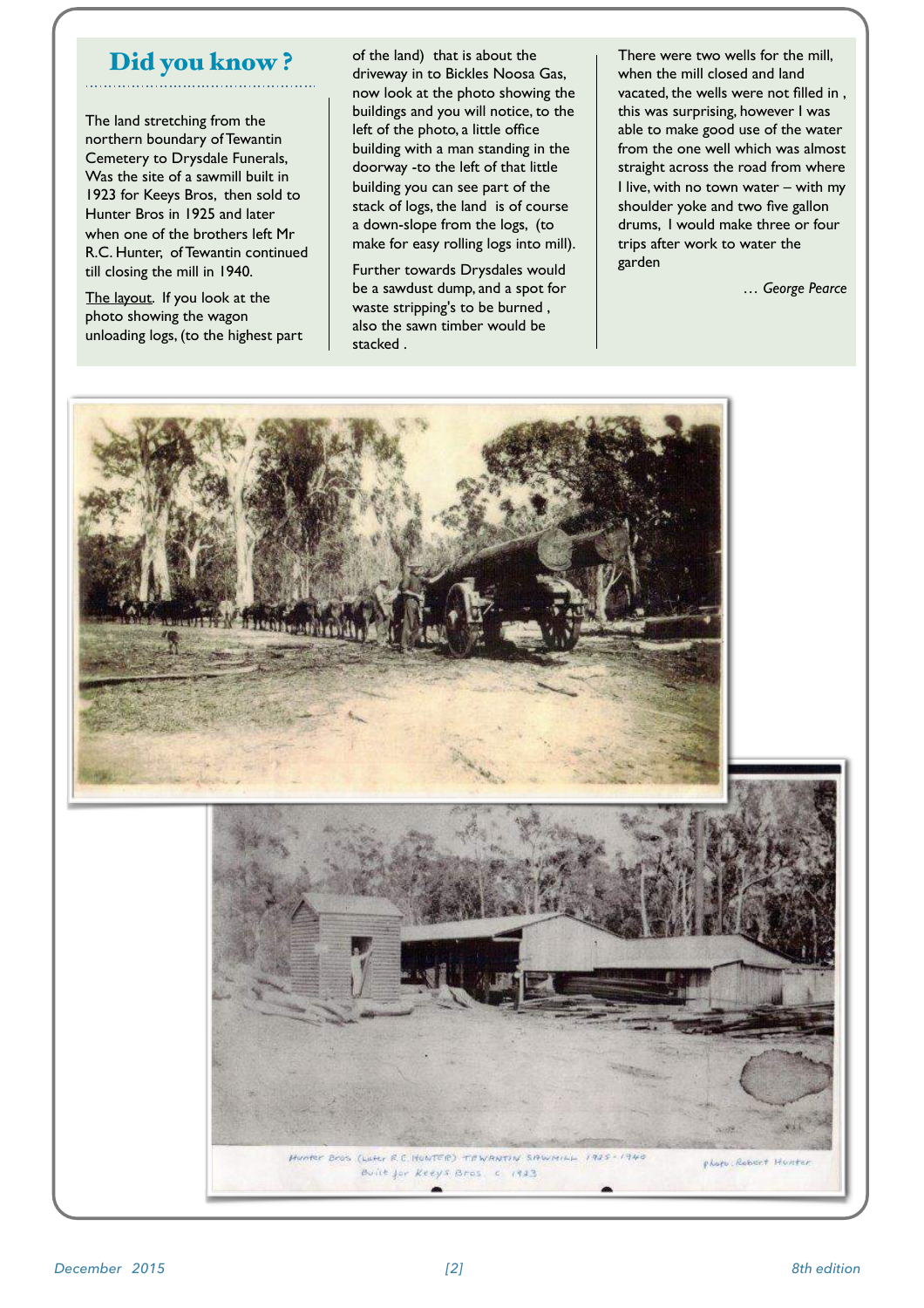# **Parkyn Vollies visit Australia Zoo**

### **Monday 30th November,**

Twenty-one intrepid vollies boarded the bus to Australia Zoo.

It was a warm, sunny, day but, fortunately for us, we found that much of the zoo is either under shelter on shaded by trees and shrubs.

We were greeted and taken on a guided tour by two charming female hosts of Australia Zoo.

The reptiles (on which the zoo was founded) were many and varied large and small - and, being morning, many were being introduced to us outside their enclosures by their handlers.

Some adventurous vollies even had hold of the snakes and lizards!

Sadly, most Australian animals were asleep as they are nocturnal animals. Fortunately for us, the otters made up for the sleepies with a vigorous display of their talents, all rewarded with food. The handlers did explain that the otters need to eat 1/3 of their body weight each day and this exercise of food distribution was a way to ensure all the otters received their fair share.

After our grand tour we were taken to the open air theatre and were dazzled with an aerial show by some very glamorous Australian and overseas birds. What a show they put on!

This was followed by the ubiquitous crocodile show, where a 5 metre long salty showed us his skills by leaping *three metres* from the water to gain his reward.

The remaining afternoon was free time which allowed us to visit areas we had either missed or had a special interest in.

The African display of rhinos, zebras, elephants and giraffe were quite spectacular and I think most of us were able to view them.

At the end of a great, but exhausting, day we ventured home again to Tewantin.

Many thanks to Gail for organising our day with her usual skill and dedication.

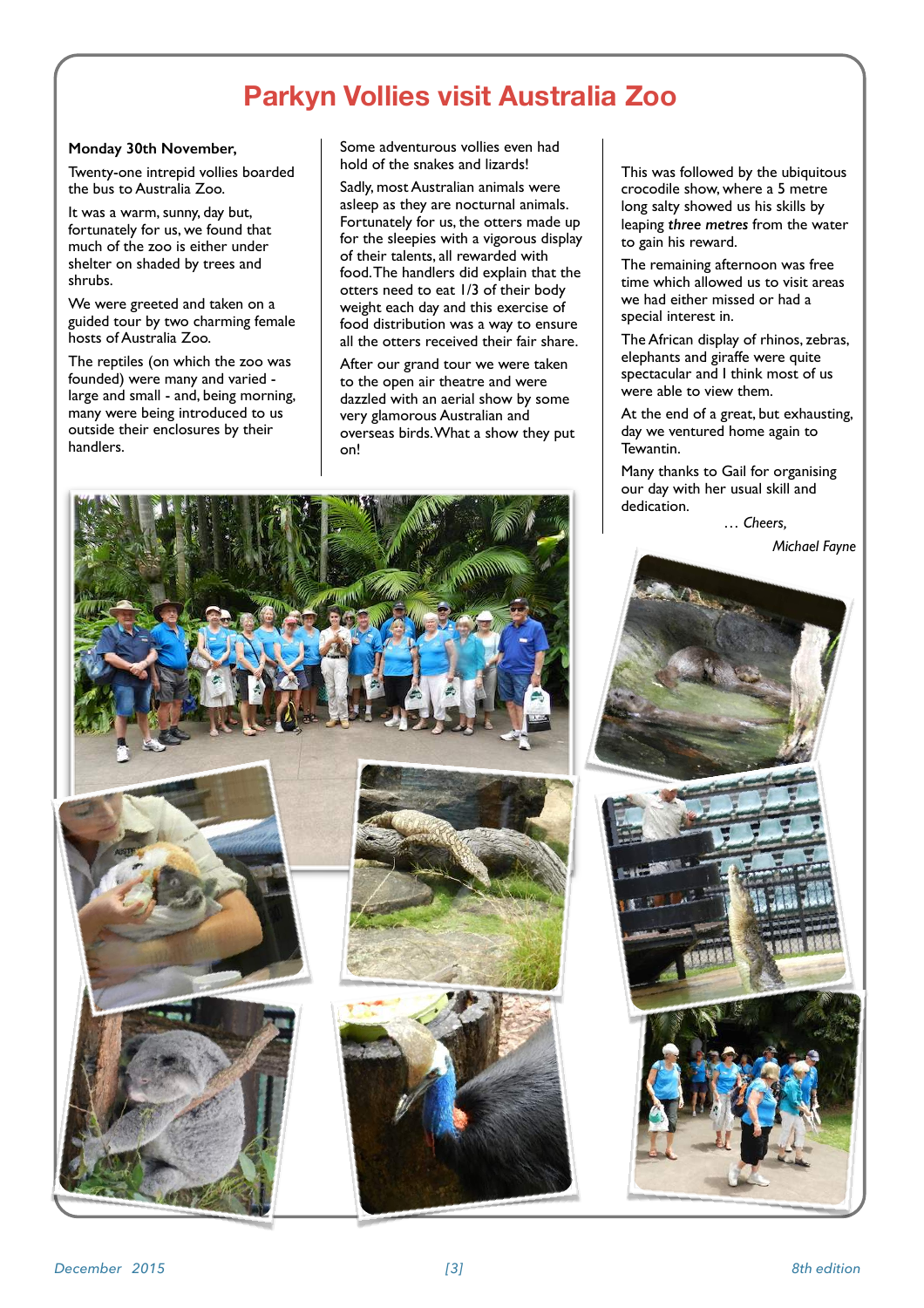# **Parkyn Vollies celebrate Christmas !**

Terrific turnout of almost 50 Vollies and partners enjoyed the annual Christmas Dinner at the Royal Mail hotel on Tuesday 15th December

An impressive array of festive hats were worn and some of the winners in many categories are featured below.







Hotel manager drew the lucky door prize , which was a fruit tray kindly donated by Emma and Pitsey from the fruit shop in the arcade. It was a big surprise to see that our guest of honour , Eddie, was the lucky winner@

The Christmas quiz stumped most of us, but Robyn showed her trivia skills to score the winner's prize.









A huge thank you to President Gail for scouting around Tewantin for the many prizes and also for negotiating such a good deal on our behalf with Royal Mail. Food was delicious.

*Merry Christmas*

*… Davina*